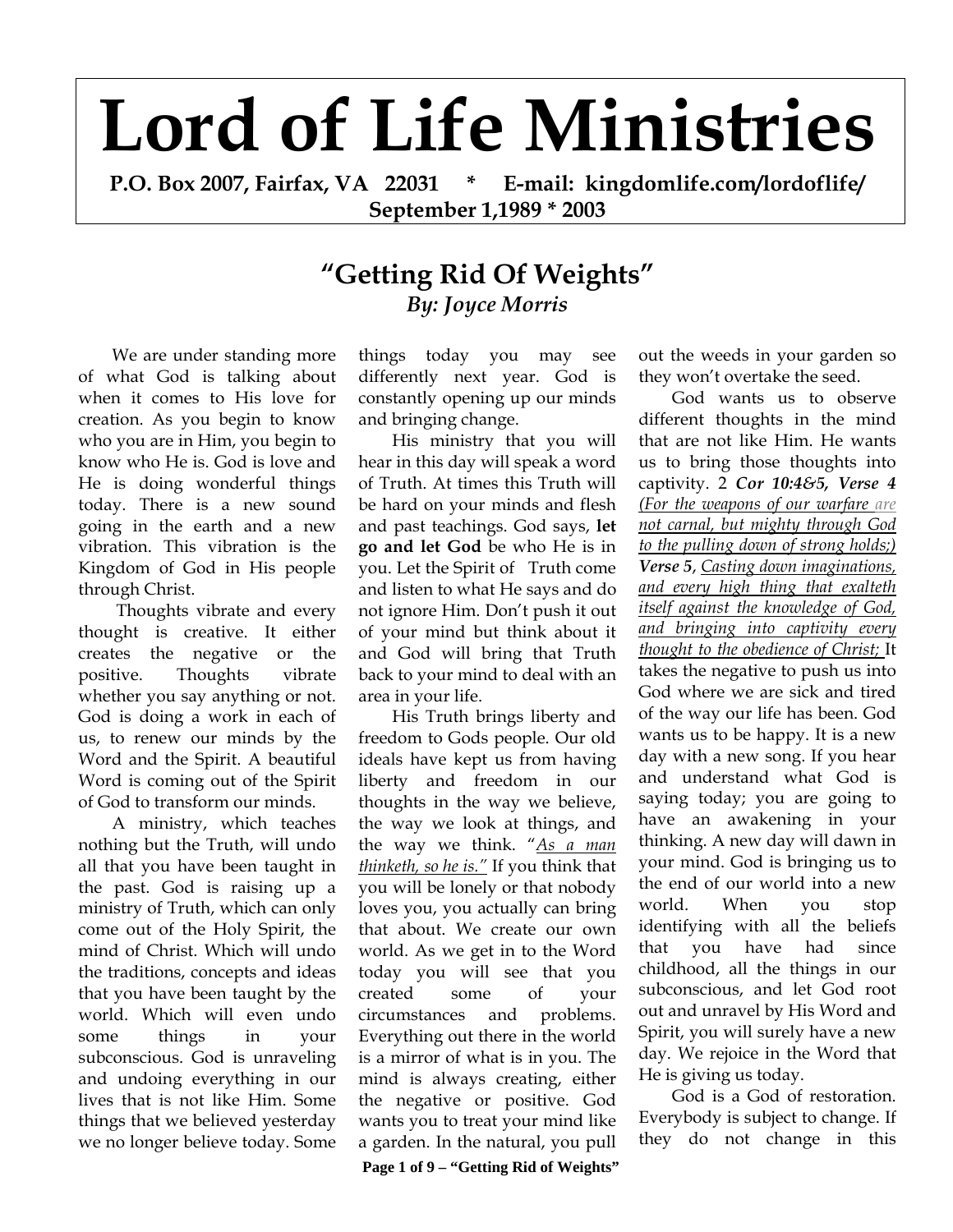lifetime, they will change on the other side. God can work in the invisible as well as the visible. Everything is going to go back into God. God is not going to take anything less than Himself. That means that everything has to change. When God is finished, there will be no death, no corruption, or sin because everything came out of Him and everything is going through Him and everything is going back into Him*. Col 1:16, For by him were all things created, in the heavens and on the earth, things visible and things invisible, whether thrones or dominions or principalities or powers; all things have been created through him,and for him.* It is from generation to generation, like a universal circle. Everything goes back to where it came from. When you came out of God, you were spirit. You had no weights. God is spirit and God is weightless. The fire is what gets rid of the weights.

God has been speaking to us about a **new song** and the **eternal realm,** which is weightless. We have been trying to get into the eternal realm bringing all of our baggage with us. You are a bag. It is what is in you (the bag) that cause you to be earthbound. God has not called you to be earth bound like chickens. Chickens are always feeding off the ground. God has called you to be like an eagle, to rise up into the heavens and reign with Him in the Spirit. We try to come that way with lots of baggage. The baggage is in the mind. It takes God's fire to lighten and loosen the baggage and the weights that easily besets us. *Hebrews 12:1, Looking unto Jesus the author and finisher of our faith; who for the joy that was set* 

*before him endured the cross, despising the shame, and is set down at the right hand of the throne of God.* 

 *Daniel 3:19*, When Shadrach, Meshach and Abednego went into the fiery furnace; they had their own garments on. They had their clothes and turbans, which represented their own minds, their own way of thinking and their own righteousness. They were bound. *Daniel 3:19,* "*Then was Nebuchadnezzar full of fury, and the form of his visage was changed against Shadrach, Meshach, and Abednego: therefore he spake, and commanded that they should heat the furnace one seven times more than it was wont to be heated".* This is what God is doing. He is going to bring everything that keeps you weighted down, out in the open so that you can take a good look at it and let Him deal with it to set you free. *Mark 4:22, For there is nothing hid, which shall not be manifested; neither was any thing kept secret, but that it should come abroad.* 

The man looked in and said, "they were loose". The fire is to free you from weights that keep you earthbound. There are a people who have ascended up higher in God by going through the fire.

To come up higher in God means, to enter into resurrection life, by death to the soul. Resurrection life is for the spirit, soul and body. It is already here and is causing our consciousness to be raised up into the realm of the Spirit. When we walk in the mind of Christ, we prosper in our soul, and body. God is going to have a people whose spirit, soul and body is full of the resurrection life. The resurrection life swallows up death. God has

everything that is not like Him because He is our restorer. He is restoring us beyond the Garden of Eden, to what we were before the foundation of the earth**. Job 2:1**, "*Again there was a day when the sons of God came to present themselves before the LORD" 1John 3:1*, *Behold, what manner of love the Father hath bestowed upon us, that we should be called the sons of God:* God is love. He puts us in certain situations to destroy, to tear down and then to build up. The only thing that God is going to build up is Himself. He is building Himself up in us. In *Hebrews 12:1,* the word says, *"let us lay aside every weight and the sin which doth so easily beset us."* The things that beset you are in your mind. The thoughts in your mind beset you. Notice it says, *"every weight".* There is more than one weight. I am glad God is building the house and loving enough to take His time with us. He shows us the truth so that we will finally get a good look at ourselves. Take David as an example. Look at *Psalm 51:6, Behold, thou desirest truth in the inward parts: and in the hidden [part] thou shalt make* 

to root out and destroy

*me to know wisdom.*  For too long we have blamed everybody else for our problems. God wants us to see where we need to change. If we do, He can show us what is in us that is bringing or drawing these problems to us.

The Lord reminded me of the space shuttle. In order for the space shuttle to get beyond the law of gravity, it must first be tested, proved and tried in every area, because there can be no flaws for it to have a successful trip or mission. This is what the

 **Page 2 of 9 – "Getting Rid of Weights"**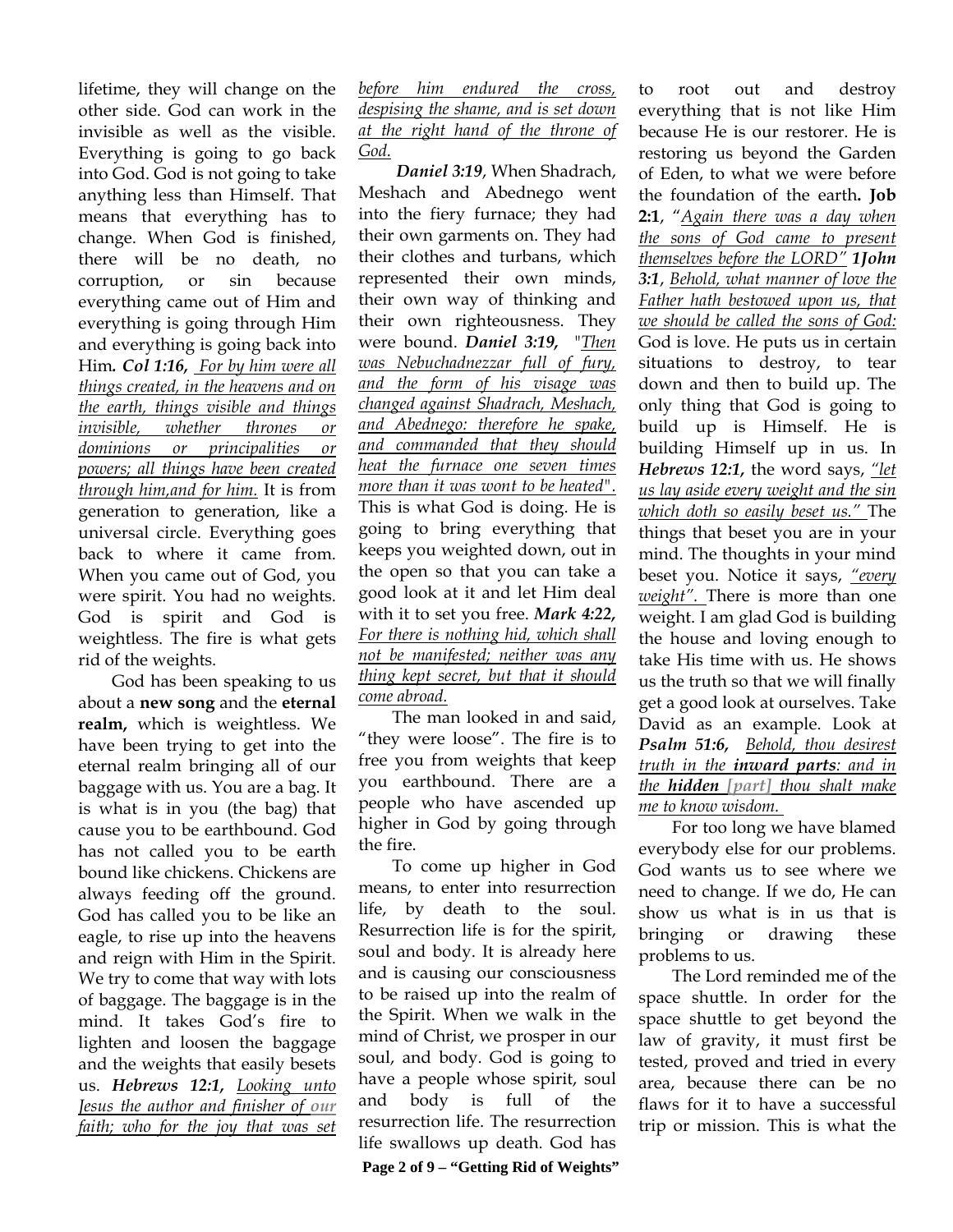Father has been doing to us. Not everyone gets on a space shuttle. There are a lot of people standing by and watching the ship go up out and beyond sight where there are no limitations. People really don't want to go out into something that is beyond them. People with new ideas have been willing to go beyond what we are familiar with, have been laughed at.

There are some people who are willing to lay their lives down. Those who get in the space shuttle have to leave their families and give their all to going into space. The Lord has chosen His sons and those who answer the call are more committed and are willing to be proved, tried and tested. Astronauts have to go through rigorous training before they are ready to be sent out on a mission the same goes for us. We have gone from realm to realm, but God is saying, "There is an eternal realm I want you to come into. It is My resurrection life." The eternal realm is that **new song** and that **new song** is joy. God's joy is forever more. God's love and peace is eternal. What keeps you going in and out are the weights. You come into the realm of the Spirit and you are experiencing God's presence and His love and joy. Then something happens and you come out of it. It is the thoughts that bring you out of the spirit.

 In order to get the space shuttle to take off it takes the fire. This is why the Father allows the fire to come. Rejoice when storms come. Rejoice because that is what is burning the weights that have been holding you down. The more the fire is turned up under the space shuttle, the quicker it goes up and out into orbit. The higher it gets the more weights fall off and eventually all the weights fall off. Then it is just that small particle that goes out. After all the weight is off, it enters into a place (realm) where there is no law of gravity. We've seen how the astronauts get out and float around the spacecraft. They are weightless. They would float away if they were not tied to the spacecraft. They would float in space for eternity to eternity.

We always want to be tied to something for security. Fear is what holds us back but the Lord is burning that up. Notice how they become weightless? When the Father is finished with us, we will be weightless too and we will no more come out of the Spirit. You will stay in the realm of eternal life, which is resurrection life, and never come out of the presence of God again. *Rev 3:12 Him that overcometh will I make a pillar in the temple of my God, and he shall go no more out: and I will write upon him the name of my God, and the name of the city of my God, which is new Jerusalem, which cometh down out of heaven from my God: and I will write upon him my new name.* We are weightless and there is nothing holding us earthbound. There is not a negative thought in our mind. We will walk in creative thoughts of life and make decrees out of Zion. We are going from strength to strength. *Psalm 84:7, They go from strength to strength, every one of them in Zion appeareth before God.* We live and have our being in Him. Jesus said, "*I am the resurrection and the life*." He was not earth bound. He was in the wilderness for forty days and

nights being tried, proven and tested. The weights were thoughts that were in His mind. He overcame without sin the thoughts. He came out of it by the word with great power, great anointing and resurrection with authority in God. Everyone around Him was still earth bound and death surrounded Him because of all the negative thoughts in them.

We are coming into a place in God where we are in the world, but not of it. The Father wants us to understand that. The world around us is negative. Gross darkness, fear and death have covered many people's minds. God is delivering us out of that. God wants His fire to have its way in our lives. If you avoid the fire and don't let it work, He will allow storms to come your way because He loves you and wants to perfect you.

*Acts 27:31*, When Paul was in the ship he warned the others of what would happen. The storm came and they wanted to secure the ship. Paul said, "*Except these abide in the ship ye cannot be saved".Acts 27:31.* The ship represents the world, traditions and doctrines that we try to hang on to. It will be destroyed. The only thing that will be saved and remain is the Christ which is you. God allowed the storm to come. When it came they tried to secure the ship. This is what we do when a storm comes. We try to secure ourselves in the situation and not want to take a good look at what is still in us. The storm comes to reveal what is in you, not what is in your husband, wife, children, friends or those in your life.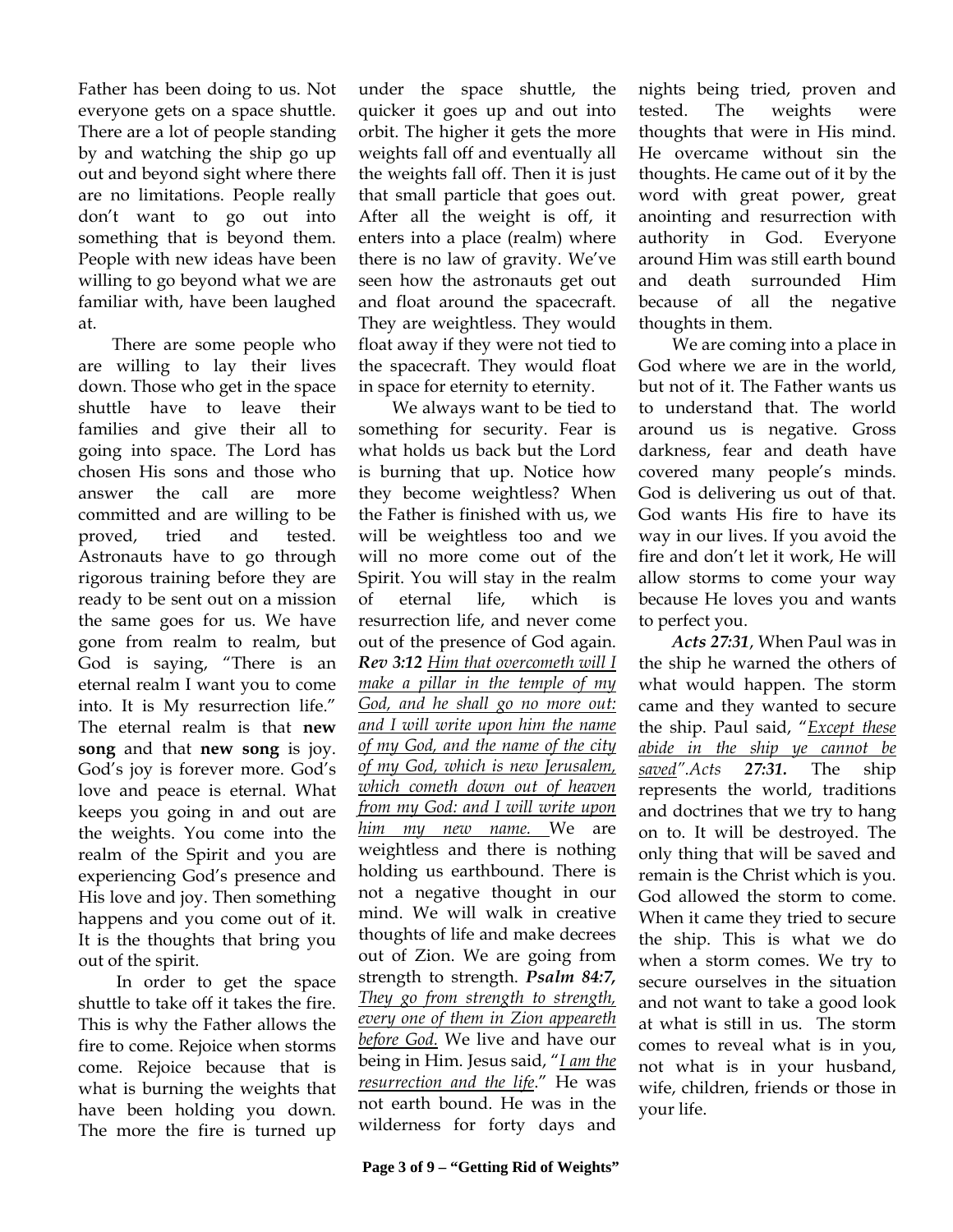The men tried to secure the ship, but the storm came and things got worse. Every time you try to secure yourself, I guarantee you the storm will return again. This time, when the storm came they were willing to throw the weights out and eventually there was no ship but only them. That is what God is doing today. There will only be God and the Lamb.

We may not like what the Spirit is saying to us. A Word might come through another person, and you think to yourself, "They don't know what they are talking about. How dare they say that to me. They just don't understand." If we take a good look and really listen, God will reveal to us the Truth of what is going on.

I want to get more into the subject of weights. The weights are thoughts. Your mind is like a storehouse. God is going to bring out into the open, everything that has been hidden. *Mark 4:22*, *For there is notheing hidden which shall not be manifested, neither was anything kept secret, but that it should come abroad."* To explain that: any thought in your mind that is hidden in the subconscious will be manifested. Your thoughts create whether you speak it or not. Sometimes we create our own circumstances. We have for too long, blamed others for what is going on in our lives. I am not saying that they were right in what they have done. The reason that situations re-occur is because of what you are creating in your mind. Whatever you are thinking, you bring it to yourself one way or another.

I learned one thing this week and it is that if you have the same problem or circumstance

happening over and over again in your life, you haven't learned the lesson. You have never asked God to show you what is in you that is attracting that to you. We want our loved ones to change and think that if they would change, our life would change. Actually, the change has to take place in you. Your thoughts are so creative. God wants the gardener to pluck out the weeds. Catch your thoughts, or they will creep into your mind before you even know it. A weed in a garden comes up before you know it. The negative thoughts are just like weeds in a garden. God wants you to take that negative thought and replace it with a positive thought. See *Philippians 4:8 Finally, brethren, whatsoever things are true, whatsoever things are honest, whatsoever things are just, whatsoever things are pure, whatsoever things are lovely, whatsoever things are of good report; if there be any virtue, and if there be any praise, think on these things.*  Think of your thoughts as planting tender roses. Plant thoughts that blossom and create life. If you think you will never prosper, you won't. If you think you will never have any money, you won't. If the same old things are happening over and over again it is, because it is in your mind and you are drawing it to yourself. You make it happen yet you wonder why so and so keeps coming against you. When we begin to take responsibility for what is happening we will see a change.

 Some things happened to me this week that have changed my life. The Truth will change you. I am really excited about what the father is doing because

this week Christ got rid of weights that were there since I was 5 years old. I thought I had gotten rid of them but God helped me to take a good look at myself so that He could reveal what was there.

I have asked God for years – why am I constantly a victim? People continually run over me. I couldn't figure it out although I had prayed about it. The weights that were there; the blocks that were keeping me from seeing the truth. I learned that if the same thing keeps happening, it is because you have not let Him deal with what is in you. There is apparently something that is attracting it to you.

My problem began when I was little. It really was not my fault, God was there when I became a victim at the age of 5. Everything that we go through is a learning process. We made a choice as to what path we would be on to identify with creation. God, in the beginning, before the foundation of the earth, gave us the purpose and the salvation and the grace. *2Tim 1:9, Who hath saved us, and called us with an holy calling, not according to our works, but according to his own purpose and grace, which was given us in Christ Jesus before the world began,*

Christ Jesus before the world began. We already knew what the purpose was. He chose our parents. Many of our problems started in childhood. It is how we were raised. It started with concepts and ideas that were put in our minds.

I believe with all my heart what the scripture says in *Mark 4:22 "For there is nothing hidden which shall not be manifested, neither was anything kept secret, but*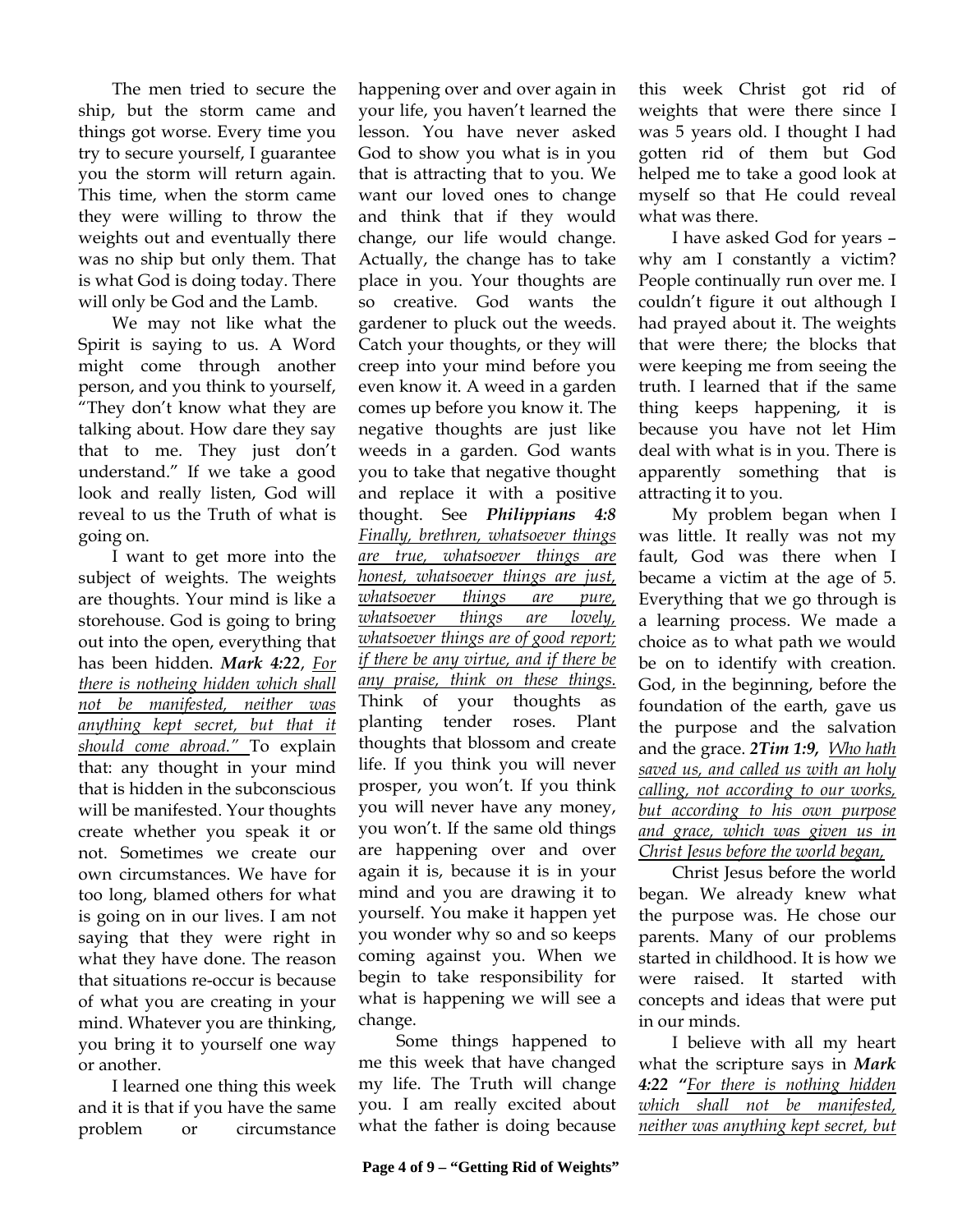*that it should come abroad*.**"** When God brings that negative to light, His truth consumes it to set you free and deliver you from the weights that have kept you from moving on in Him. The weights that I had were fear and anger.

You tend to treat your kids the way your parents treated you. When we were little our father would not allow us to express ourselves. If we expressed any anger or emotions at all, we got a terrible spanking. I was very afraid and felt that if I did express my emotions I would get hurt. My mother and father didn't know any better because this was the way they were brought up. Fear kept me from letting my emotions out. I kept everything in. It is all right to get angry but we tend to hold it all inside. There is a balance. God does have an anger that is holy and righteous. It is not anger that is in the flesh but is an anger that is in the Spirit. That brings correction in love.

 Many times we do not speak up in love when something happens. We hold in the anger for fear of what might happen if we react. This was my problem and it was due to the concept that I had been taught by my parents, from the time I was little. The fear drew people to me who took advantage of me. What was in me drew them. My thoughts of fear in me were creating the situations again. We tend to blame others, even though they are wrong for what they are doing to us. Our thoughts are to blame, so we won't have to change ourselves. When God deals with these thoughts there is nothing there to draw the people who use you. They go and trouble somebody

else. If you don't deal with the things that keep happening, they will repeat itself over and over again. God wants to get your attention to show you the thoughts there that cause a blockage and keeps you from coming into His abundant life. There is a balance in all of this. This is why you must be lead by Christ. We are to allow Him to point out the area that He wants to change to bring us in all of His Glory.

There will be times that people who will hate you and persecute you and say all manner of evil against you falsely for His namesake. Our reaction is to rejoice and be exceedingly glad, for great is your reward. *Matt 5:11-12, Blessed are ye, when men shall revile you, and persecute you and shall say all manner of evil against you falsely, for my sake. 12 Rejoice, and be exceeding glad: for great is your reward in heaven: for so persecuted they the prophets which were before you.* This has nothing to do with you having to change. Jesus said, that the world hated Him and the world will hate you also.

I am glad that He is setting us free. I thank the Lord that He has delivered us so that we can stand and not be filled with fear. I am a new person, a new creation in Christ Jesus. Old things are passing away. The thought was deep seated, and brought about the same situations and circumstances year after year. I have to say that as long as you blame others, nothing will ever change.

 There may be a person who is aggravating you when you're around them. You feel that they have the problem and should

change. When you get rid of what is in you, they will not bother you anymore. We want others to get rid of their baggage, but God is saying, "Get rid of your baggage." *Matt 7:3*, *And why beholdest thou the mote that is in thy brother's eye, but considerest not the beam that is in thine own eye?* 

Don't be like Judas. He represents every man and every woman who walks in the sense realm, (the carnal mind) and never deals with it. He betrayed Jesus Christ. When we don't let the Lord deal with things in us, we betray Him too. We don't let Him have his rightful place in us to manifest Himself. God's whole purpose is to express Himself through us. He expressed Himself through His first son. He is still manifesting Himself in degrees in you but He wants to manifest all that He is through us. We have had thoughts in our mind that have kept Him from flowing through us like a river. We have had many blocks that clogged the flow of the Spirit. God has got to bring these thoughts to the surface. To get your attention He has to bombard you with different circumstances. I was bombarded with every type of circumstance that you could imagine this past month. They came from every angle. God has done this to me many times. When He does, I know that I'm in the fire. Sometimes you just cannot see the problem and you yourself need someone to get in the Spirit with you to help you see what it is. It usually is not what you thought. We all believe in forgiveness because that is what the Word teaches. I am seeing that you can forgive but not forget. If we do remember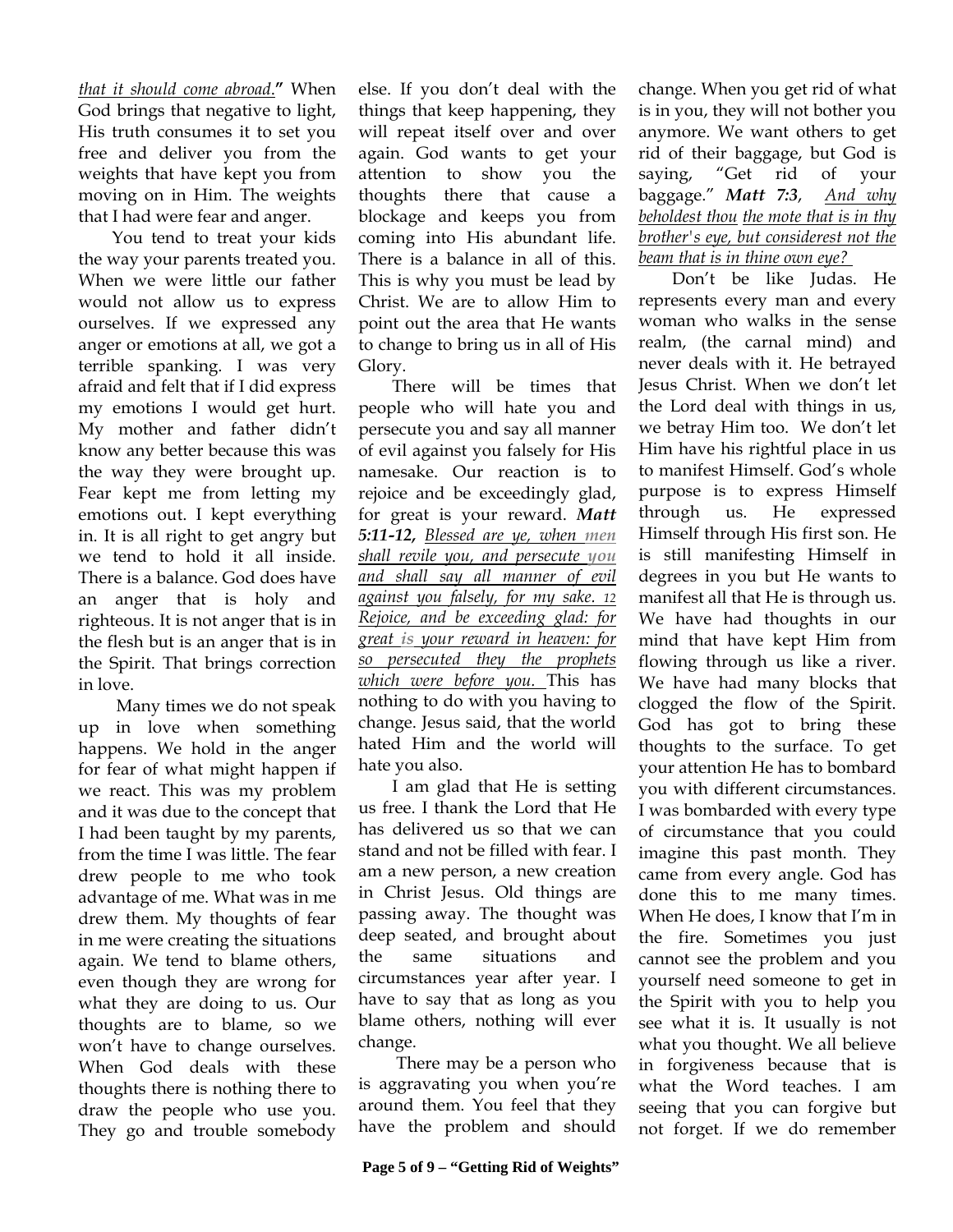wrongs and the memory keeps cropping up, then we know there is still something in us to be dealt with.

Express yourself without yelling and screaming and give your opinions in a calm manner. I have been unable to give my opinions or express myself in a one on one situation. You have to learn to deal with the problem as soon as it arises. Our tendency is to avoid conflict or confrontation so we put it off. It will not go away. It will happen over and over again until you learn to deal with it. We need to say all right God, I am ready to take a good look at myself and allow the Holy Spirit to show what keeps causing this to happen in my life. When I was willing to do that, God was faithful. He has His own timing and His timing is perfect.

This is the time that He is bringing forth truth as never before; and bringing hidden things, out in the open and into the light.

If you constantly think – "I am lonely", then you will be lonely. Have you ever noticed that if you are feeling sick, the more you talk about it, the worse you feel? Also if you are tired and keep saying it, you get worse. God wants us to take the negative and replace it with a positive thought because, "*as a man thinketh, so he is*." It is what we are thinking that is being created. That is a beautiful truth. If you do not deal with the issue as it arises, you are not allowing the vibrations in the mind to go out, instead they go in.

God revealed to me that the anger and fear in me, from not speaking up, affected different parts of my body, which came from vibrations over a period of years. Fear kept me from expressing my emotions. The vibrations went inward instead of outward and caused problems in my body.

I thank God that He is driving out the nations, (imaginations) by His Word and His Spirit. He is driving out all the thoughts that are not like Him, and all the images and illusions we have had. He is bringing about a **new world,** a whole **new day.** This is a happy day and He will have a people who are happy. If you continue to murmur and complain your situations will not change. You just add to it and make it worse.

 Remember, Job said, "*The thing that I feared the most, came upon me. Job 3:25*

I had fear all my life. I didn't know it was such a stronghold all through my life. It takes the Christ to bring that into the light and swallow it up and to bring change in you. As you are changed your whole world around you changes. You will walk in victory. You will walk in a positive state of mind, which is the mind of Christ. When that happens you will have nothing but positive vibrations. God is so loving, gentle and kind that He is breaking all the images down. He is breaking down all the walls and thoughts that have kept us in bondage. This didn't happen to Jesus overnight either. From the time He was 12 until He was 30 there was a period of 18 years. Eighteen means bondage. He had to come into maturity. He was tried, tempted and tested in every area yet He was without sin. He experienced everything that we do. After He had passed all the

tests, God used Him in a mighty way. The Father is doing this in our lives. He is dealing with things that crop up in our minds. We didn't realize that our thoughts were that harmful. The Lord wants us to be able to recognize when something happens to you, in the sense realm and when your thinking is off course. *Phil 3;15 Let us therefore, as many as be perfect, be thus minded: and if in any thing ye be otherwise minded, God shall reveal even this unto you*

At bedtime, ask the Father if during the day, there was something that you did or said that was not pleasing to Him. Also Ask Him what is still there that draws the negative to you? He will be willing to reveal it to you because He is a wonderful Lord.

Judas wasn't willing to take a good look. Remember Mary who used the special ointment and poured it on the feet of Jesus. *John 12:3,* The Word says, *"The whole house was filled with the fragrance of the ointment*." It was her own house. She was the house being referred to. When we pour ourselves out to the Lord, and we pour the costly ointment that is in us, out to Him. He is able to deal with everything in our lives. He will uncover everything so that you can see. *"The Truth to make you free*." As you pray, ask the Lord to show you. He will do the revealing, you don't have to make it happen. He will show you what is there, and it will be in His time. Mary was willing but Judas was not. He held the bag. He was selfish and a thief. He was angry. He was very angry, he said, "*Why did you not use it on the poor?"* He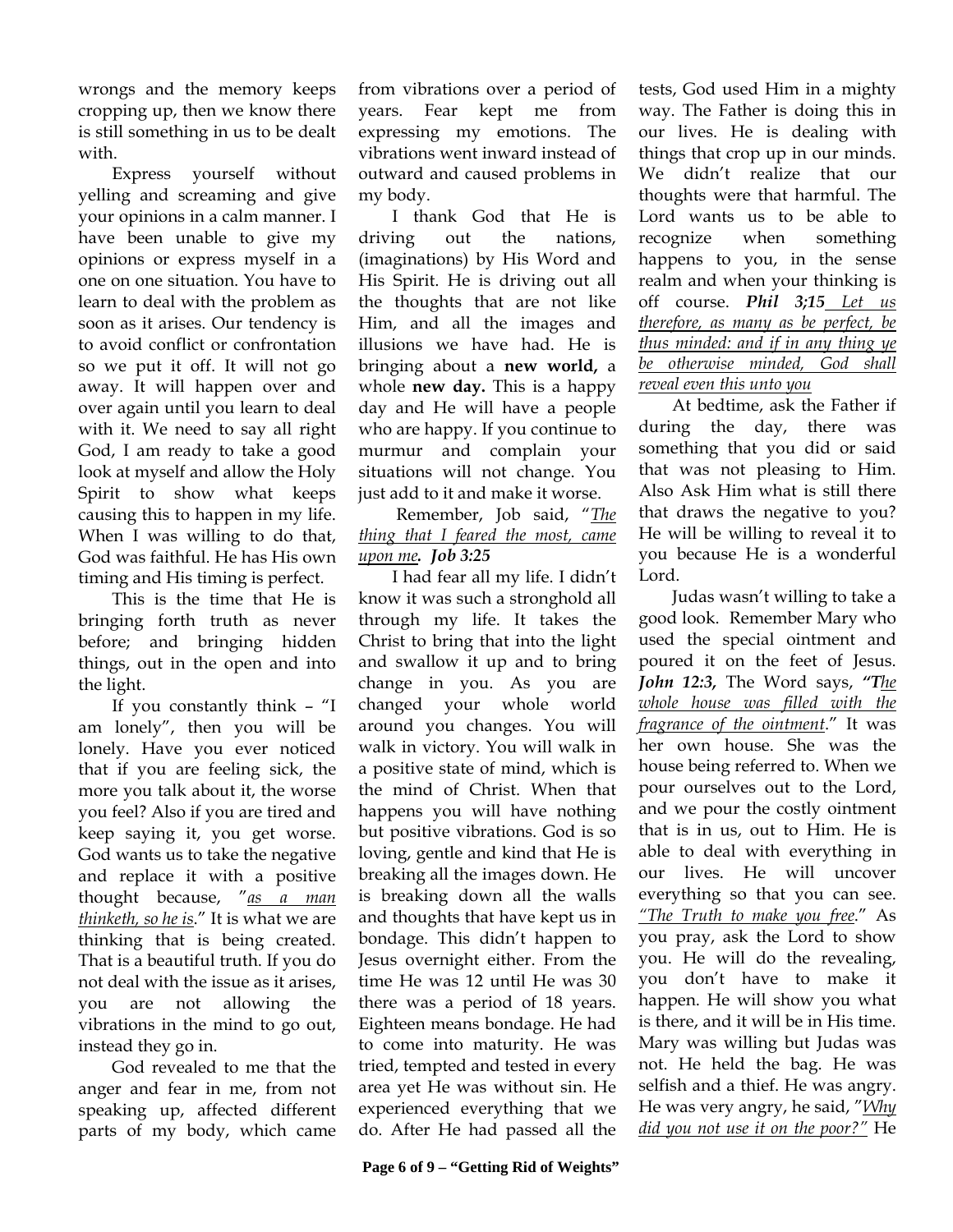really wanted it for himself. We have been like him many times. It is our senses, our carnality, and our self-centeredness. In spite of Judas's ways, God used him. He was that instrument that God used in Jesus life to bring Him to the cross. He actually represents every individual that does not let God deal with his weights. **Judas carried the bag.** 

Here are some scriptures. *Micah 6:11* "*Shall I count them pure with the wicked balances and with the bag of deceitful weights*?" The weights are a thought. We deceive ourselves and it keeps us from coming into what God has for us. *Job 14:17*, "*My transgression is sealed up in a bag."*  The Lord reminded me of David. *1Sam 17:40*, He had a different bag. It was a shepherd's bag. This is the bag that God is changing you into. *1Sam 17:39,* He tried on Saul's armor first, he couldn't use it. Notice what David put in the bag. He only put in "*five smooth stones*." The stones were in a brook and they were smooth. The Word says*, 1Peter 2:5*, "*You are living stones."* These stones were smooth from lying in the brook. As you yield to the Word, the Spirit of God removes all blemishes and weights that keep us from coming into His nature. David took those five stones, which is God's grace and goodness and put them into the Shepherds bag. It takes God's grace and goodness to change us. That is what God is doing today. God has a bag, and He is not going to put anything into it other than Himself. This is why He is working on us and changing us. We are laying in the brook which is the Word and the Spirit, to purge us, test us, and try us in order to clean us up because we are getting washed by His Spirit and Word. *Eph 5:27 That He might present it to himself a glorious church, not having spot, or wrinkle, or any such thing; but that it should be holy and without blemish.* 

 When David threw that stone, he was saying to the Philistines, *1Sam 17:45*, "*you have come with a sword.*" Many people will not let this Word deal with their lives. They come with their ideas and concepts and the sword of the letter. They try to kill you. David stood up and said, "*I come to you in the name of the Lord*", which meant, in the nature of God. It was the nature of God and it was one stone. One stone represents unity. You are one in God when you are walking in the Spirit. Jesus Christ died on the cross and made it possible for every man to be one with Him through the atonement. The word Atonement is defined as **oneness.**  He atoned all sin that we might become totally one with God. We are not one with Him all the time because of our thoughts. "*How can two walk together unless they agree*?" It is a thought that keeps us from agreeing with the Word and the Spirit. God is weeding out all things that keep us from that oneness. Oneness in Him is the eternal realm. It is God, the nature of God. He is doing a quick work in this hour. This year you are going to see Him move more quickly than before. You will see Him bringing forth a Word, proceeding from the mouth of God, and it will change His people.

We have sat under ministries and words but now the move is on. God is moving and He is speaking. The word that He is speaking comes out of His mind and not mans. It is a Word coming from His very Throne to bring a change in us. It will cause us to take a good look at ourselves and let Him have His way. This is a wonderful time in the Lord.

The Lord created everyone to fly. He desires everyone to fly but not all will. Jesus Christ went to the cross and He came to die for the whole world. He is not going to lose anyone.

What does it mean to fly? It means to go within and move by His Spirit. Those in the invisible realm, who do not fly, will some day wake up. *1Cor 15:23*, *But every man in his own order: Christ the firstfruits; afterward they that are Christ's at his coming.* Time doesn't matter for they will wake up because they will surrender to Christ. *Phil 2:10 & 11*, *That at the name of Jesus every knee should bow, of things in heaven, and things in earth, and things under the earth; Verse 11, And that every tongue should confess that Jesus Christ* **is** *Lord, to the glory of God the Father.*  It takes God to awaken them. He does that in both the visible and the invisible realm. God's consuming fire is on this side as well as that side. God is a consuming fire. *Psalm 139:8*, David said, "*If I make my bed in hell, behold, thou art there.*" Some have to wait thousands of years before they can come into His resurrection and life. The lake of fire is the second death on the other side. I would rather learn what God is teaching now and allow the changes that He wants to make in our lives. *Rev 20:14 But the fearful, and unbelieving, and the abominable, and murderers, and whoremongers, and sorcerers, and*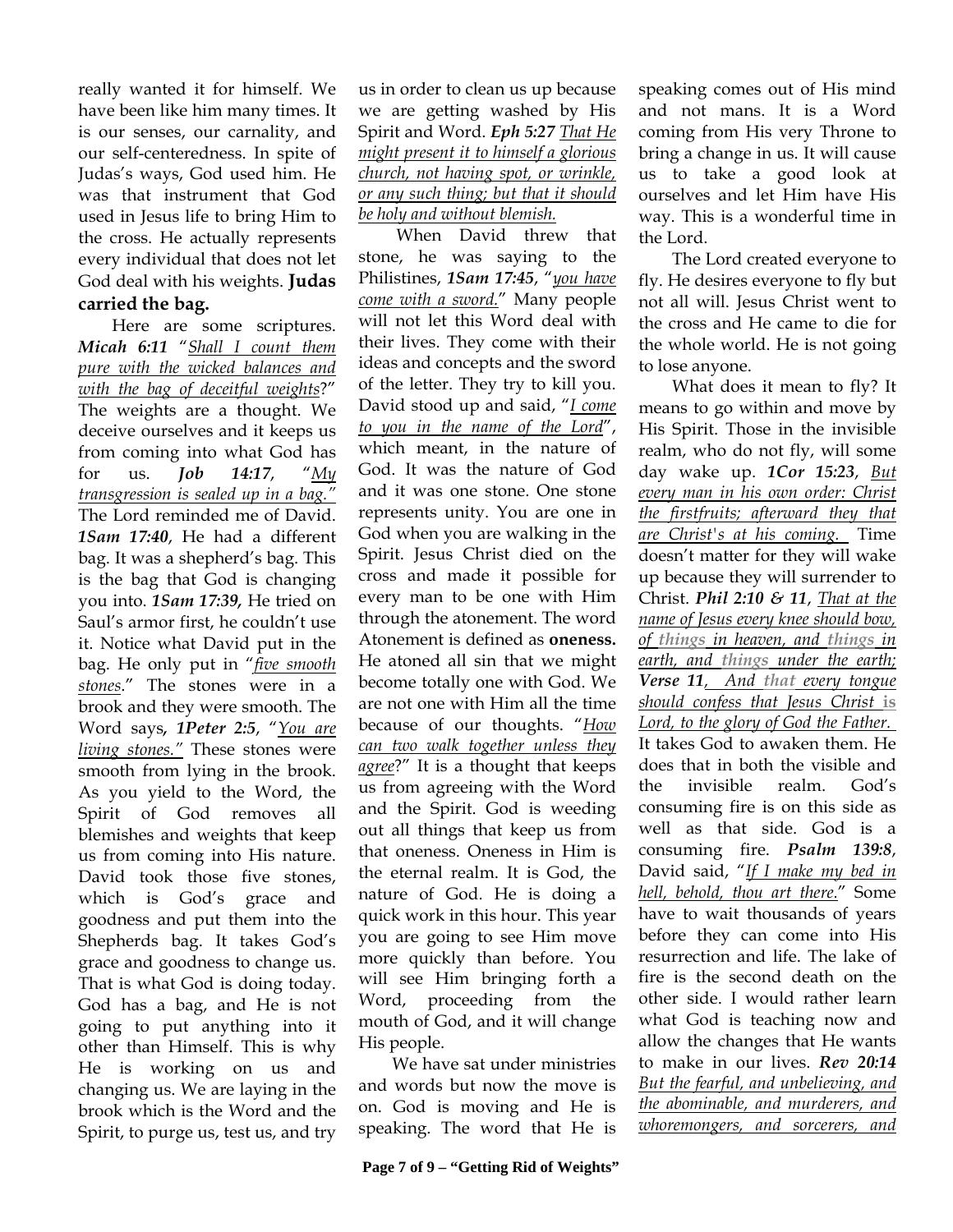*idolaters, and all liars, shall have their part in the lake which burneth with fire and brimstone: which is the second death.* 

 **Heb 11:***40, "God having provided some better thing for us, that they without us should not be made perfect." Heb 12:1," Wherefore seeing we also are compassed about with so great a cloud of witnesses, let us lay aside every weight, and the sin, which doth so easily beset us, and let us run with patience the race that is set before us. "*The cloud of witnesses are saying, "hurry and be perfected because we cannot be made perfect until you have been perfected." This is truly a great time in the Lord. Jesus Christ has raised us up that we might all sit in heavenly places with Him. In the natural, most everyone has had an opportunity to fly in a plane. They go above the clouds. Some get in jets and go even higher. Some even go beyond the law of gravity in a space shuttle, which is like the third heaven; that is beyond in the eternal realm. God has made it possible for everyone to fly (spiritually) and in the end everyone will. We will all fly together in the heights of God as we allow Him to deal with the weights.

One time we went out to the country and saw some large hot air balloons of every color in the sky. They were glorious. Each one was different. I'm glad God has made us unique and different. We all have our own personalities. In order for each one of those balloons to go up, a fire had to be set underneath the balloon. In order to go higher they would throw off weights, one after another. This is the time the Lord is going to deal with the

weights and finish the good work that He started in us. He is the author; He wrote the script. Aren't you glad He wrote it? He is the author and finisher of your faith.

**Iscariot** means, a man of **hostile encounters** and **carnal thoughts** of the **senses.** Judas was not willing to be dealt with. If you allow the weights to be dealt with eventually your thoughts will be nothing but thoughts that are **lovely, pure** and **just**. When you allow the Lord to deal with those things in you, you will not have a bad thought toward those who offended or have hurt you. You will not blame them anymore because you have forgiven them. God will use your loved ones; He will use your mate or someone near you. If people repeatedly do this to you, it is because you are drawing that behavior to yourself. As you take the responsibility you will be free from the problem and be released.

The Lord is not trying to put a guilt trip on you. Guilt will cause you to suffer and think you need to suffer. Guilt can be in your memories from something that happened to you when you were much younger. It may have been a tragedy or you didn't know the Lord at that time. If that guilt is in your subconscious, you are drawing suffering and pain into your life. As long as fear, resentment and bitterness is there you continue to draw all these things to happen to you. Are you not tired of it? The Lord is bringing us into a **new day** where we can have a **happy life** and that **new life** that He talked about is the New World.

You need to ask the Lord what thought is in you that might have happened to you; perhaps when you were a little child. God does not want you to blame yourself but He wants you to stop blaming others. It may go way back in your childhood. When you are willing for the Holy Spirit to bring it out into the open and be brought into the light; He will swallow it up and consume it.

The many hidden things in us develop many patterns in the mind. Your beliefs, concepts and thoughts have been patterned over a period of years. When the light comes and consumes and reveals the Truth, you will be tested in different ways so that you will grow stronger in the Truth. Then you will break the patterns. You will sing a new song. You will also **be** the new song, which is a song of love, joy and peace and living in that eternal realm. The cross and the resurrection go together. In order to enter the eternal realm everything has to be crucified. The carnal man has already been crucified on the cross. He is just pulling out weeds, which have been there for a long time. The weeds are concepts and ideas that are there and we learned them from our parents and the world. If your parents had a lot of fears they passed them on to you. Your fears may affect your children. All that has to be undone. Those are the weights. The Lord is dealing with the weights that have been passed down from generation to generation.

It is time to bring all our little children into subjection to Christ, so we will come into full maturity. *1Tim 3:4*, *One that ruleth*